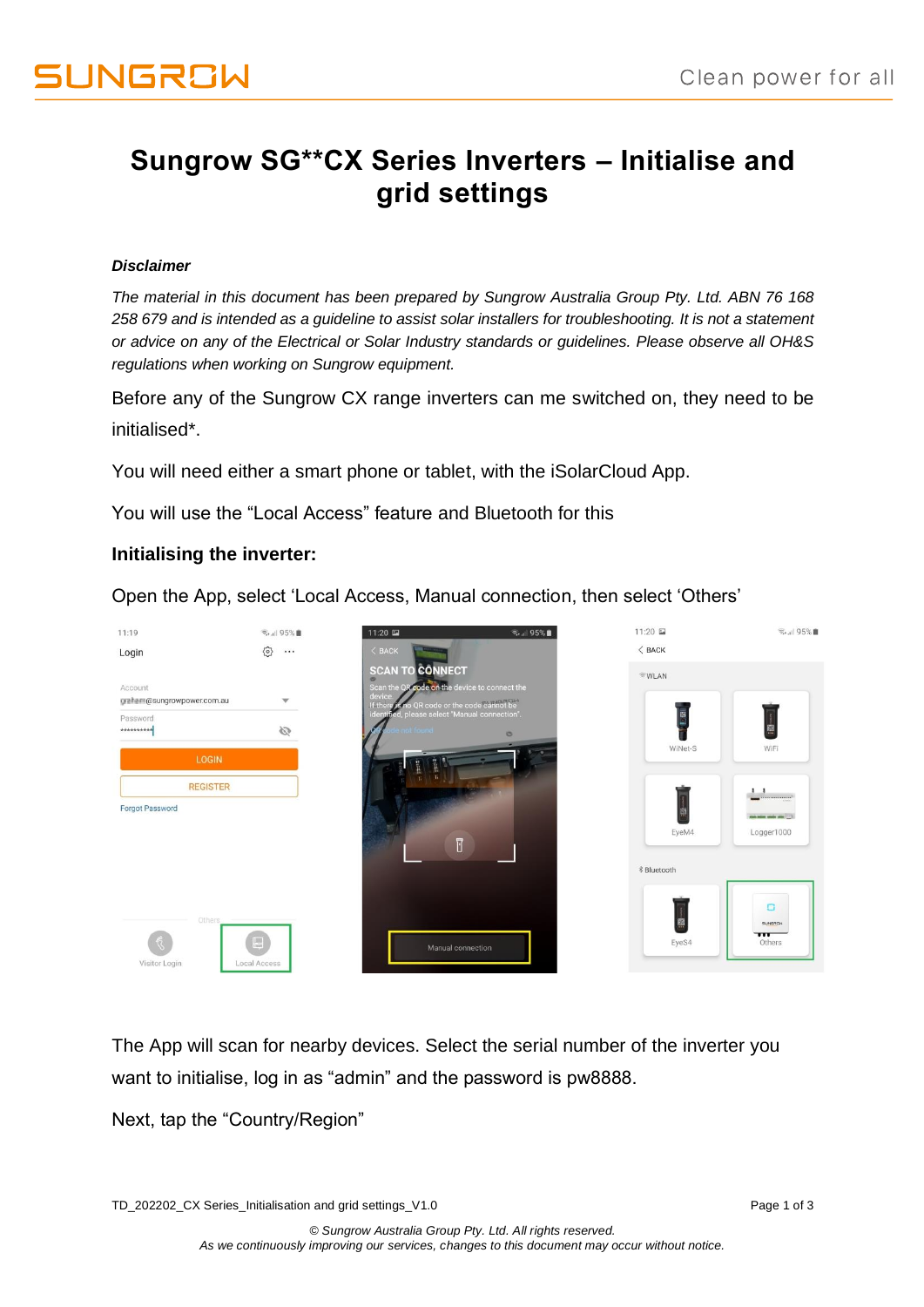## **SUNGROW**

| 11:20 国<br>气。195%■                                                                                                     | 11:21 国                     | <b>图</b> , 1 94%■            | 11:21 国                          | ₹.』 94%■                             |
|------------------------------------------------------------------------------------------------------------------------|-----------------------------|------------------------------|----------------------------------|--------------------------------------|
| $<$ BACK                                                                                                               | $\langle$ BACK              |                              | $<$ BACK                         | TURN ON DEVICE                       |
| <b>IDENTITY VERIFICATION</b>                                                                                           |                             | <b>IDENTITY VERIFICATION</b> |                                  | <b>INITIALIZE PROTECTION PARAMET</b> |
| Not Connected &                                                                                                        |                             | √ A2005294203 %              |                                  | Use previous configuration.          |
| Account<br>admin                                                                                                       | Account<br>admin            |                              | Country/Region<br>Not Configured |                                      |
| 吕<br><b>Bluetooth Search</b>                                                                                           | Password<br><br>Remember Me | pw8888<br>$\odot$ $\pi$      |                                  |                                      |
| Select to-be-connected inverter from the<br>following list of nearby Bluetooth devices.<br>Nearby Bluetooth Device (1) |                             | <b>VERIFICATION</b>          |                                  |                                      |
| A2005294203                                                                                                            |                             | <b>Forgot Password</b>       |                                  |                                      |
|                                                                                                                        |                             |                              |                                  |                                      |
|                                                                                                                        |                             |                              |                                  |                                      |
| <b>SEARCH DEVICE</b>                                                                                                   |                             |                              |                                  |                                      |

Select Australia (or New Zealand), tap "Power Company" and select to appropriate region.

| 11:21    | $\approx$ all 94%              | 11:21 国                         | 气, 1 94%■                            | 11:21 国 | $\frac{1}{2}$ <sub>1</sub> 94%    |
|----------|--------------------------------|---------------------------------|--------------------------------------|---------|-----------------------------------|
| $<$ BACK | <b>TURN ON DEVICE</b>          | $<$ BACK                        | TURN ON DEVICE                       | < BACK  | <b>TURN ON DEVICE</b>             |
|          | <b>Country/Region</b>          |                                 | <b>INITIALIZE PROTECTION PARAMET</b> |         | <b>Power Company</b>              |
|          | AS/NZS 4777.2:2020 New Zealand |                                 | Use previous configuration.          |         | AS/NZS 4777.2:2015                |
|          | Austria                        | Country/Region<br>Australia     |                                      |         | AS/NZS 4777.2:2020 Australia A    |
|          | Australia                      | Power Company<br>Not Configured |                                      |         | AS/NZS 4777.2:2020 Australia B    |
|          | Brazil                         | Device Address                  |                                      |         | AS/NZS 4777.2:2020 Australia C    |
|          | China                          |                                 |                                      |         | <b>ENERGEX &amp; Ergon Energy</b> |
|          | Chinese Taipei                 |                                 |                                      |         | <b>Endeavour Energy</b>           |
|          | <b>Czech Republic</b>          |                                 |                                      |         | Ausgrid                           |
|          | Denmark(DK2)                   |                                 |                                      |         | Jemena                            |
|          | Denmark(DK1)                   |                                 |                                      |         | <b>CitiPower &amp; Powercor</b>   |

Tap the "Turn On Device" on the top right, then when you see the green tick, tap "Complete". The inverter will then go through its start-up phase.

TD\_202202\_CX Series\_Initialisation and grid settings\_V1.0 Page 2 of 3